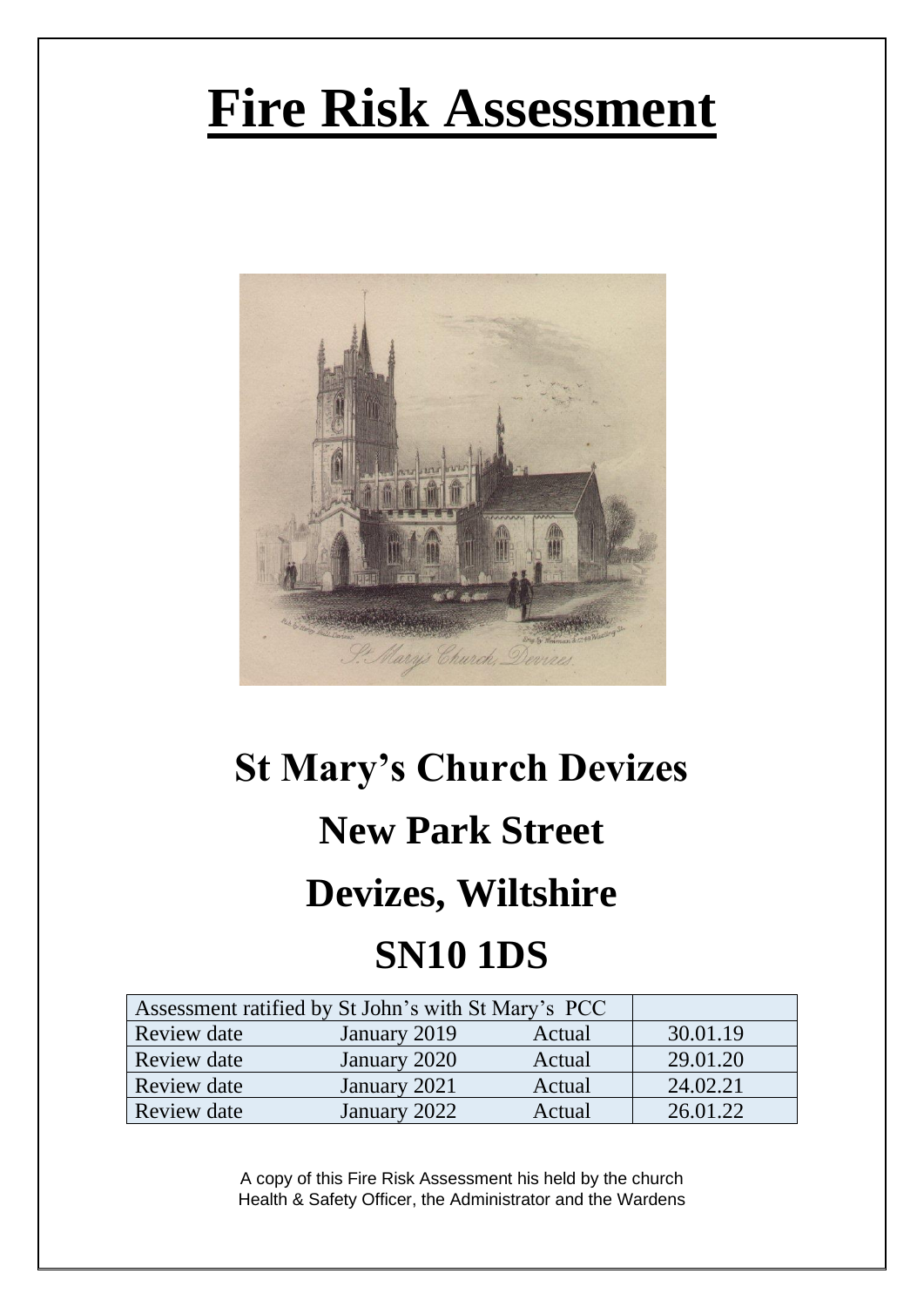#### **Name of Premises (Church): St Mary the Virgin Address: New Park Street, Devizes, Wiltshire, SN10 1DS**

This risk assessment should be reviewed annually or at such earlier time as there is reason to suspect that it *is no longer valid or there has been a significant change in the matters to which it relates.*

| Responsible person(s) having control of the premises | Rector & elected Church Wardens        |
|------------------------------------------------------|----------------------------------------|
| Fire Authority                                       | The Dorset & Wiltshire Fire and Rescue |
|                                                      | Service                                |
| Assessor                                             | St John with St Mary Devizes, Health & |
|                                                      | <b>Safety Officer</b>                  |

### **General Information:**

**Description of building:** St Mary's is a single storey Grade 1 listed church and dates from 1143. The 90 foot tower has a ringing chamber below with a peel of six bells. The south porch has two storeys with a stair turret. The construction is of dressed stone. The roof is timber boarded and fully exposed from within. The approximate floor area is 425 sq. m.

**Primary use:** St Mary's Church remains a focus for worship with services held on a weekly basis.

**Secondary use:** The Church is used for concerts, plays and meetings.

### **Occupancy profile:**

St Mary's Church is occupied weekly on Tuesdays between 18.30 & 20.30 On other occasions when church services are notified. When let to third party hirers.

Occupants at risk from fire: All occupants. Occupants especially at risk from fire: Disabled, elderly and young persons.

### **IDENTIFIED FIRE HAZARDS AND PRIMARY CONTROL MEASURES**

| <b>Electrical Sources of Ignition</b>                                                 |                                                                                                                                                                            |                                                                                                                                                            |        |
|---------------------------------------------------------------------------------------|----------------------------------------------------------------------------------------------------------------------------------------------------------------------------|------------------------------------------------------------------------------------------------------------------------------------------------------------|--------|
| Measures taken to prevent fires of electrical origin                                  |                                                                                                                                                                            |                                                                                                                                                            |        |
| Fixed installation periodically inspected and tested? (Every 3 years)                 |                                                                                                                                                                            |                                                                                                                                                            | Yes/No |
|                                                                                       | Portable appliance testing (PAT) carried out on a risk assessed basis, bi-annually                                                                                         |                                                                                                                                                            | Yes/No |
|                                                                                       | Suitable limitation and management of trailing leads and adaptors                                                                                                          |                                                                                                                                                            | Yes/No |
| <b>Identified Hazards</b>                                                             | <b>Existing Control Measures</b>                                                                                                                                           | <b>Additional Control Measures</b>                                                                                                                         |        |
|                                                                                       |                                                                                                                                                                            | <b>Required</b>                                                                                                                                            |        |
| Electric meter, circuit<br>breakers and other switch<br>gear in unlocked<br>cupboard. | Portable appliance testing carried<br>out bi-annually.<br>Electrical installation and portable<br>appliance testing maintenance<br>records held by church<br>Administrator | When in use, users must be<br>aware of trailing leads on small<br>appliances including vacuum, urn,<br>kettles, portable lighting, audio<br>equipment etc. |        |
| <b>Deficiencies / Comments / Considerations</b>                                       |                                                                                                                                                                            |                                                                                                                                                            |        |
| Apply locks to cupboard housing Electrical installation                               |                                                                                                                                                                            |                                                                                                                                                            |        |

PAT completed 29.01.20 – two items removed and destroyed by BS following tests.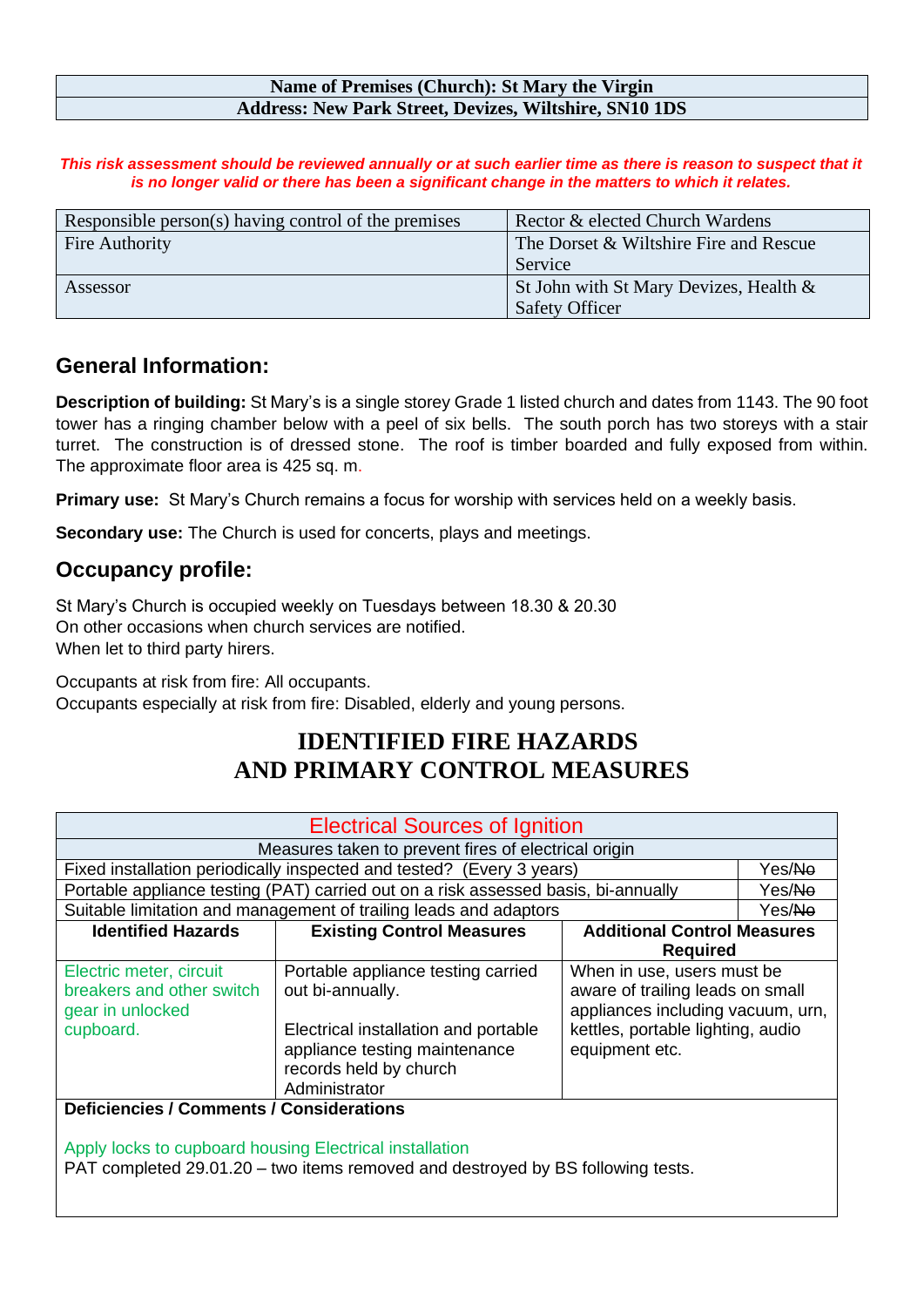| <b>Arson</b>                                                                                                                                                                                  |                                                                                                                |  |                    |
|-----------------------------------------------------------------------------------------------------------------------------------------------------------------------------------------------|----------------------------------------------------------------------------------------------------------------|--|--------------------|
|                                                                                                                                                                                               | Basic security against arson by outsiders appears reasonable                                                   |  | Yes/ <del>No</del> |
|                                                                                                                                                                                               | Is there potential for combustible material to be in close proximity to the church                             |  | Yes/ <del>No</del> |
|                                                                                                                                                                                               |                                                                                                                |  |                    |
|                                                                                                                                                                                               |                                                                                                                |  |                    |
| <b>Existing Control Measures</b><br><b>Identified Hazards</b><br><b>Additional Control Measures</b><br><b>Required</b>                                                                        |                                                                                                                |  |                    |
| Breaking and entering                                                                                                                                                                         | Church is securely locked when not<br>occupied.<br>Notice on outside of vestry door<br>advising CCTV in place. |  |                    |
| <b>Deficiencies / Comments / Considerations</b><br>Entry has been gained through a window causing malicious damage.<br>All round visual checks to be made by wardens when attending premises. |                                                                                                                |  |                    |

| <b>Fixed Heating / Portable Heaters</b>                                                             |                                                                                                                                   |          |                    |  |
|-----------------------------------------------------------------------------------------------------|-----------------------------------------------------------------------------------------------------------------------------------|----------|--------------------|--|
| Fixed heating installations such as boilers (gas) are used within the premises.                     |                                                                                                                                   |          | Yes/ <del>No</del> |  |
|                                                                                                     | Are fixed heating installations subject to regular maintenance                                                                    | (annual) | Yes/ <del>No</del> |  |
| Portable heaters are used in the church                                                             |                                                                                                                                   |          | Yes/No             |  |
| If yes, which type – LPG appliances or radiant bar                                                  |                                                                                                                                   |          | N/A                |  |
|                                                                                                     |                                                                                                                                   |          |                    |  |
| <b>Identified Hazards</b><br><b>Additional Control Measures</b><br><b>Existing Control Measures</b> |                                                                                                                                   |          |                    |  |
|                                                                                                     | <b>Required</b>                                                                                                                   |          |                    |  |
|                                                                                                     | Gas boiler maintained and serviced<br>annually. Records kept by<br>Administrator.<br>Entry to boiler house securely<br>padlocked. |          |                    |  |
| <b>Deficiencies / Comments / Considerations</b>                                                     |                                                                                                                                   |          |                    |  |
| Portable heaters should not be brought into building without wardens' prior agreement.              |                                                                                                                                   |          |                    |  |

| <b>Lightening</b>                               |                                                                                        |                                    |        |
|-------------------------------------------------|----------------------------------------------------------------------------------------|------------------------------------|--------|
| The church has a lightening protection system   |                                                                                        |                                    | Yes/No |
|                                                 | The lightening protection system is subject to a two and half yearly maintenance check |                                    | Yes/No |
|                                                 |                                                                                        |                                    |        |
|                                                 |                                                                                        |                                    |        |
| <b>Identified Hazards</b>                       | <b>Existing Control Measures</b>                                                       | <b>Additional Control Measures</b> |        |
|                                                 |                                                                                        | <b>Required</b>                    |        |
|                                                 | Record of checks held by Church                                                        |                                    |        |
|                                                 | Administrator                                                                          |                                    |        |
|                                                 |                                                                                        |                                    |        |
|                                                 |                                                                                        |                                    |        |
|                                                 |                                                                                        |                                    |        |
| <b>Deficiencies / Comments / Considerations</b> |                                                                                        |                                    |        |
| None                                            |                                                                                        |                                    |        |
|                                                 |                                                                                        |                                    |        |
|                                                 |                                                                                        |                                    |        |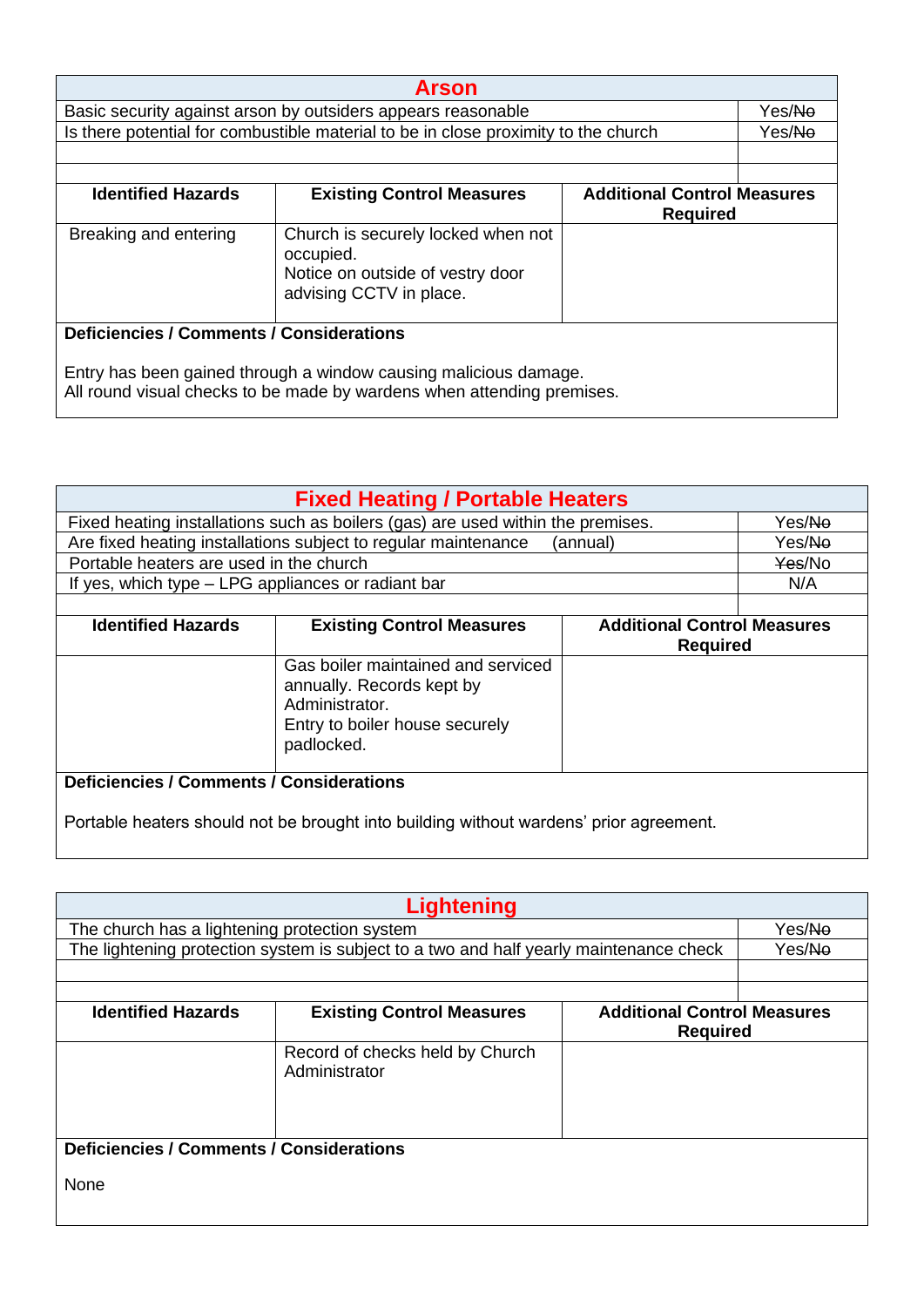| <b>Housekeeping / Dangerous Substances</b>                                           |                                                                                                         |                                                       |        |
|--------------------------------------------------------------------------------------|---------------------------------------------------------------------------------------------------------|-------------------------------------------------------|--------|
| Combustible materials are stored away from ignition sources                          |                                                                                                         |                                                       | Yes/No |
| Appropriate storage of hazardous material                                            |                                                                                                         |                                                       | Yes/No |
| Escape routes kept clear of combustibles                                             |                                                                                                         |                                                       | Yes/No |
| Doors kept clear of stored items.                                                    |                                                                                                         |                                                       | Yes/No |
| Disposable waste removed from church following events                                |                                                                                                         |                                                       | Yes/No |
| <b>Identified Hazards</b>                                                            | <b>Existing Control Measures</b>                                                                        | <b>Additional Control Measures</b>                    |        |
|                                                                                      |                                                                                                         | <b>Required</b>                                       |        |
| Large quantity of stored                                                             |                                                                                                         |                                                       |        |
| material in screened area at                                                         |                                                                                                         |                                                       |        |
| south west corner; in north                                                          | Hirers required to remove own                                                                           | Regular visual inspection of stored                   |        |
| west corner; and in vestry.                                                          | waste materials.                                                                                        | materials to ensure exits are not<br>impeded          |        |
|                                                                                      | Hirers are made aware of all H&S                                                                        |                                                       |        |
|                                                                                      | requirements by Administrator.                                                                          |                                                       |        |
| <b>Deficiencies / Comments / Considerations</b>                                      |                                                                                                         |                                                       |        |
|                                                                                      | At earliest opportunity, the stored combustible material should be removed to a more suitable location. |                                                       |        |
| There are no dangerous substances kept on the premises                               |                                                                                                         |                                                       |        |
| Smoking is not permitted in or around the church.                                    |                                                                                                         |                                                       |        |
|                                                                                      |                                                                                                         |                                                       |        |
|                                                                                      |                                                                                                         |                                                       |        |
|                                                                                      | <b>Hazards introduced by contractors</b>                                                                |                                                       |        |
|                                                                                      | Fire safety conditions have been imposed on external contractors                                        |                                                       | Yes/No |
| If required, are Hot Work permits issued                                             |                                                                                                         |                                                       | Yes/No |
|                                                                                      |                                                                                                         |                                                       |        |
|                                                                                      |                                                                                                         |                                                       |        |
| <b>Identified Hazards</b>                                                            | <b>Existing Control Measures</b>                                                                        | <b>Additional Control Measures</b><br><b>Required</b> |        |
| Contractors working with                                                             | Hot Work permits issued by                                                                              | Contractors to have own fire                          |        |
| acetylene torches e.g.                                                               | Administrator                                                                                           | extinguishers to hand.                                |        |
|                                                                                      |                                                                                                         |                                                       |        |
| <b>Deficiencies / Comments / Considerations</b>                                      |                                                                                                         |                                                       |        |
|                                                                                      |                                                                                                         |                                                       |        |
| Access to church and the issue of Hot Work permits is provided by the Administrator. |                                                                                                         |                                                       |        |

| <b>Manual Fire Extinguishers</b>                                                                                                                                                                                                                                                                                               |                                                                         |                                                                                                                                              |                    |
|--------------------------------------------------------------------------------------------------------------------------------------------------------------------------------------------------------------------------------------------------------------------------------------------------------------------------------|-------------------------------------------------------------------------|----------------------------------------------------------------------------------------------------------------------------------------------|--------------------|
| 2k Carbon Dioxide extinguisher located by Organ entrance                                                                                                                                                                                                                                                                       |                                                                         |                                                                                                                                              | Yes/ <del>No</del> |
| 9ltr water extinguisher located by south door                                                                                                                                                                                                                                                                                  |                                                                         |                                                                                                                                              | Yes/No             |
| 9lit water extinguisher located on right of west door                                                                                                                                                                                                                                                                          |                                                                         |                                                                                                                                              | Yes/ <del>No</del> |
| <b>Identified Hazards</b>                                                                                                                                                                                                                                                                                                      | <b>Existing Control Measures</b>                                        | <b>Additional Control Measures</b>                                                                                                           |                    |
|                                                                                                                                                                                                                                                                                                                                |                                                                         | <b>Required</b>                                                                                                                              |                    |
| Clear view of extinguishers<br>obstructed.<br>Not all occupants will be<br>familiar with operating<br>extinguishers.                                                                                                                                                                                                           | Occupants advised not to move<br>extinguishers from designated<br>place | Wardens to routinely check that<br>Extinguishers remain in designated<br>place.<br>Wardens to be made familiar with use<br>of extinguishers. |                    |
| <b>Deficiencies / Comments / Considerations</b><br>Extinguishers are checked annually by Devizes Fire Protection Ltd. Coate SN10 3PL<br>One extinguisher requires backing stands to make it i) more visible ii) retain its agreed position<br>Extinguishers are not to be moved or used for any other than designated purpose. |                                                                         |                                                                                                                                              |                    |
|                                                                                                                                                                                                                                                                                                                                |                                                                         |                                                                                                                                              |                    |